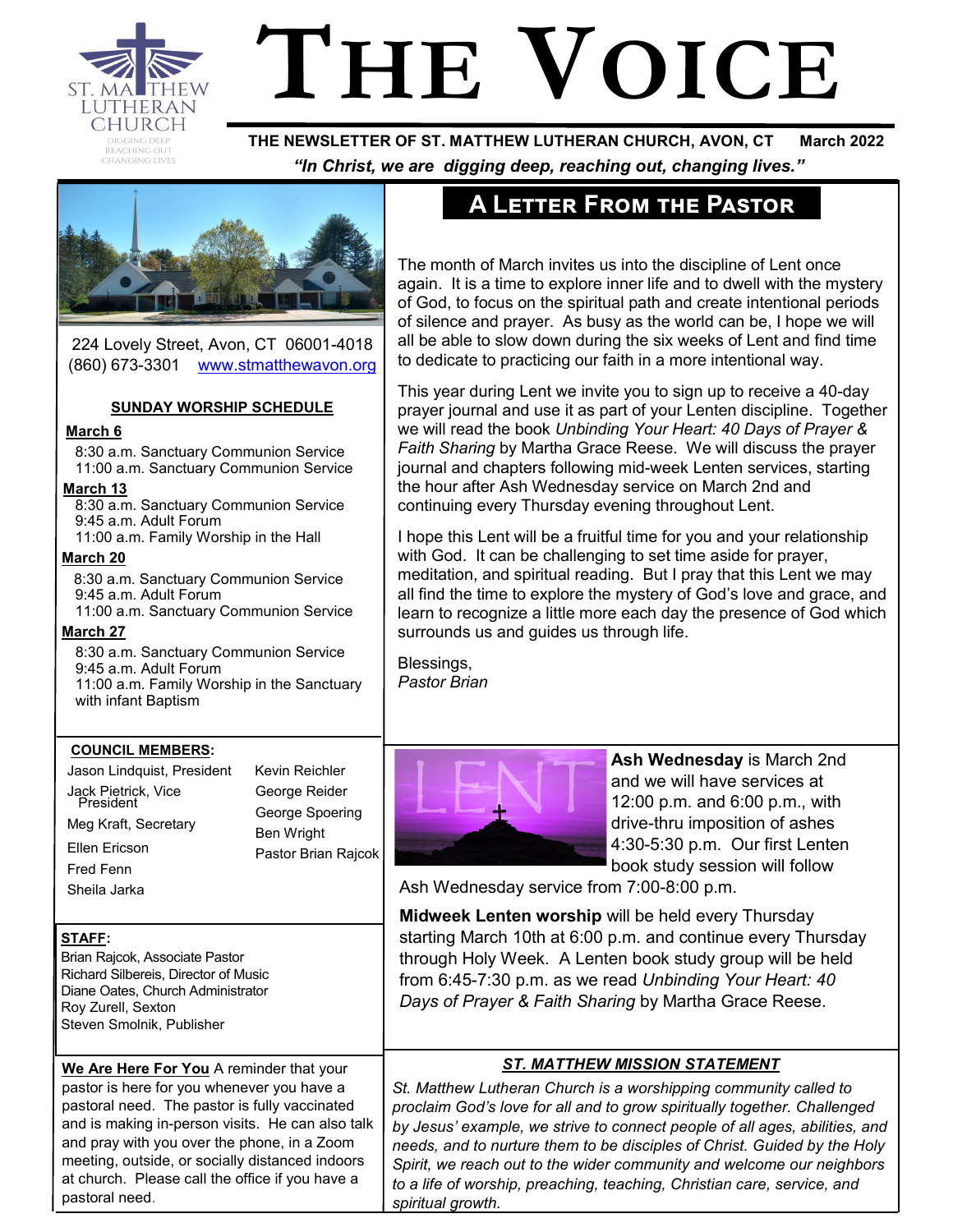# **SUNDAY SCHOOL**

Sunday School will not be meeting this spring. However, we will continue to have Family Worship twice each month, which we hope is a fulfilling Christian education experience for the whole family.



### **FAMILY WORSHIP**

Family Worship will be meeting the second and fourth Sunday of the month, March 13th and 27th. Each week includes a child-focused sermon time, activity, or project. All ages are welcome!

### **CONFIRMATION**

Confirmation Camp will be March 4th-6th at Camp Calumet. Confirmation classes will not be meeting in March, and students are required to help lead worship on Thursday evening or Sunday morning during Lent.



# **ADULT FORUM**

Adult Forum will meet each Sunday in March 9:45-10:45 a.m., except for March 6th while POTUM Pastor Brian is with the confirmation class at Camp Calumet. Forum topics are TBD.

### **MEN'S GROUP**

The men's group will meet Saturday March 12th at 8:30 a.m. on Zoom (possibly in-person, depending on the covid situation). This year we are once again reading through Richard Rohr's book *On the Threshold of Transformation: Daily Meditations for Men.* 



### **BIBLE STUDY**

Bible Study will meet on Thursday, March 3rd and Thursday March, 17th at 10:00 a.m. in hybrid fashion, both on Zoom and in the Hall of the Evangelists.

# **CENTERING PRAYER**

Centering prayer group meets every Tuesday at 6:00 p.m. and every Thursday at 2:00 p.m. on Zoom. Contact Pastor Brian or the church office if you'd like to join us. All are welcome!





# **CHURCH COUNCIL HIGHLIGHTS**

The Council elected new officers for 2022: Jason Lindquist, president; Jack Pietrick, vice president; Meg Kraft, secretary; Debbie Steinberg, treasurer; and Amy Pelehach, assistant treasurer. We are grateful for their leadership.

Council agreed that Pastor Sandi D'Amico be brought on as an intentional transitional consultant. She will preach once a month and guide us through the transition and call process. Pastor Brian will continue with his current responsibilities during this time. Jason Lindquist is in the process of drawing up a Covenant listing of responsibilities and compensation. Pastor Sandi will attend the March council meeting.

The Reopening Task Force continues to monitor the current covid situation and will notify Council regarding any changes to their recommendations about masks.

The Council voted to approve the proposal from the Playground Committee to purchase new playground equipment and have it installed. Many thanks to the playground committee for their work on this proposal.

### **FINANCIAL UPDATE**

An audit of the Financial records was performed in a hybrid format during the last week of January. The audit team was headed by Kris Pearson, and also included Dave Erb and Larry Annello. There were no problems found and our books are sound.

Dawne Ware is now chair of Finance, Amy Pelehach is Assistant Treasurer, and Debbie Steinberg is Treasurer. Debbie Brodeur continues in her role of Financial Secretary. This group along with Matt Montminy comprises the Finance Committee. Meg Kraft will join us in March as liaison from Council.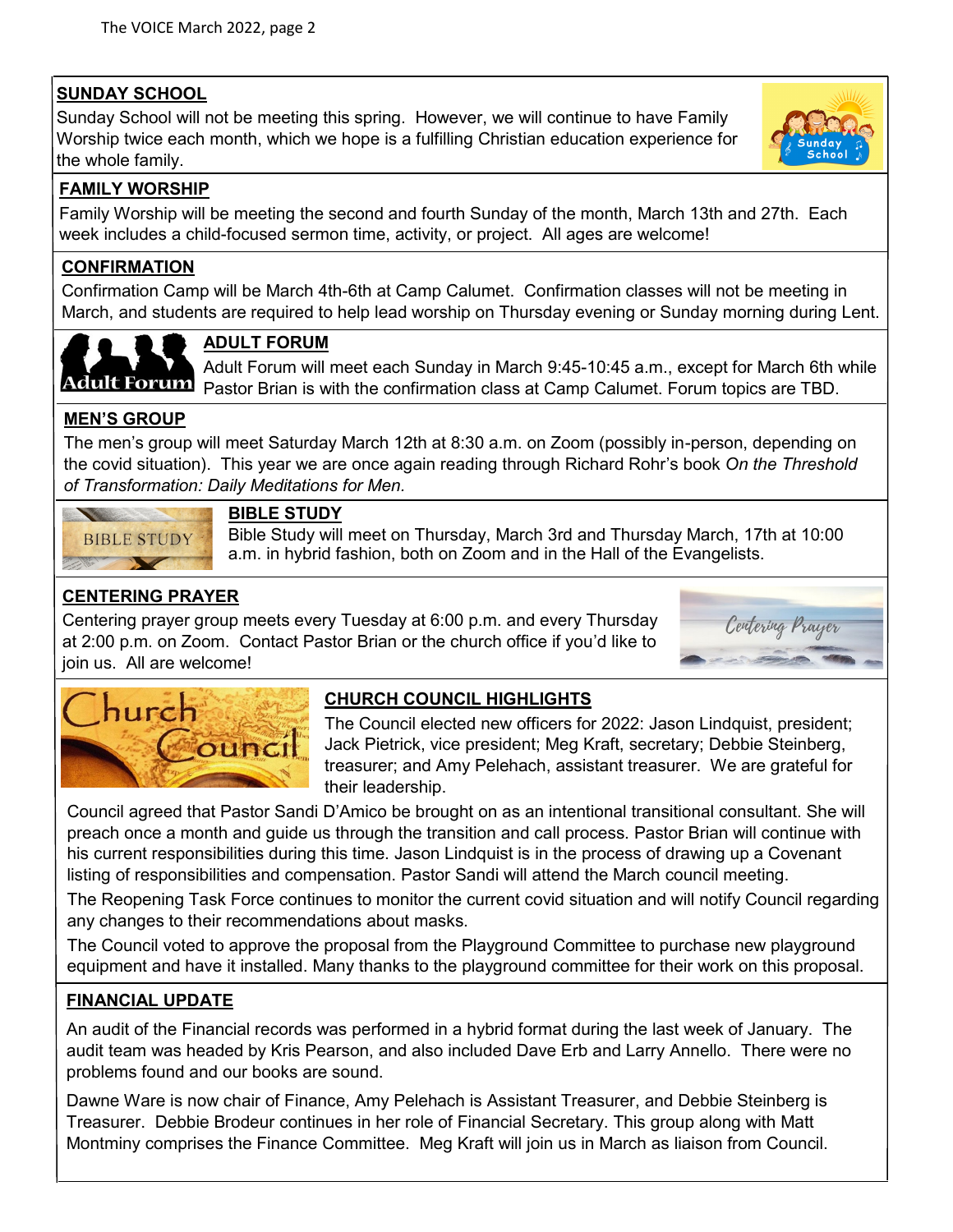### **ANNUAL MEETING SUMMARY**

Our annual meeting was very well attended and organized. Jason Lindquist, president of the Church council, did a fabulous job highlighting this year and tying it all to our vision statement of digging deep, reaching out, and changing lives in Christ's name. All of the committees shared their yearly highlights, including the ongoing process of the Reopening Task Force. There was positive support across the committees as we complimented each other on jobs well done, especially during such changes we have all experienced this past year.

Going forward we have nominated the new members of the Church council and we will all navigate and discern together our next steps in finding a senior pastor and also to determine what we as a church want. We are grateful for the continued support of Pastor Brian and the interim help of Pastor Sandi.

### **REOPENING TASK FORCE UPDATE**

The Reopening Task Force (RTF) continues to closely monitor Covid infection data, including vaccination and positivity rate, in the State of Connecticut.

The Covid positivity rate for the State of CT is now considered to be in a safe range.

### New Update:

• Masks are no longer required while sitting in the pew.

At this time we also ask that you continue to:

- Wear a mask upon entering and exiting the building.
- Social distance, if you are not in a pod.

We appreciate everyone's patience as the COVID profile continues to be monitored for changes and vaccination outcomes continue to evolve.



### **SPRING AHEAD!**

Daylight Savings Time starts on Sunday, March 13. Don't forget to turn your clocks ahead one hour on Saturday, March 12.



# **GOOD THINGS:**

 The playground committee made a decision about which playscape to order and with the input of the Communication & Marketing committee made a decision on its color. We look forward its installation sometime this summer!

- The congregation collected 450 pounds of food for Hands on Hartford; Thank you for your generosity! Our confirmation class delivered the food to Hands on Hartford this month and was given a tour of the facility. Thank you for donating and giving us such a large gift to bring in!
- Family Worship gathered in the Hall of the Evangelists and learned about the adventures of Abraham and Sarah and God's promises to them one week, and the story of Joseph and his brothers another.
- New Council members were officially installed at services on February 6th and the 2022 Council had their first meeting the following week.

**God is good. All the time!**